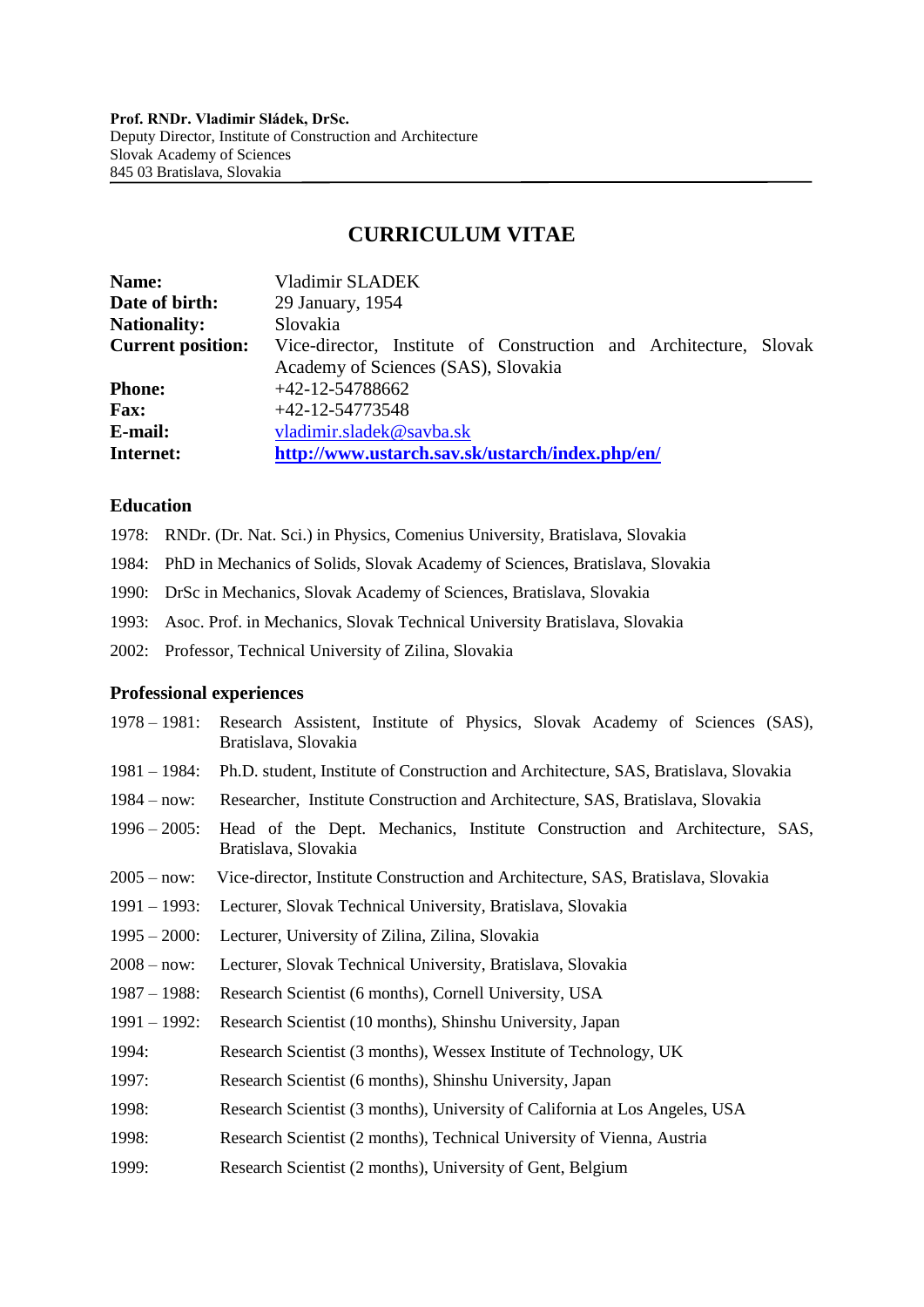| 2004:           | Research Scientist (3 months), Shinshu University, Japan               |
|-----------------|------------------------------------------------------------------------|
| 2005:           | Research Scientist (2 months), Technical University of Vienna, Austria |
| 2006:           | Research Scientist (1 month), Technical University of Vienna, Austria  |
| $2006 - 2007$ : | Research Scientist (3 months), University of Siegen, Germany           |

#### **Main research fields**

- Mechanics of solids
- Computational mechanics
- Boundary element method (BEM)
- Regularization techniques
- Meshless methods

#### **Honors, awards, fellowships, membership of professional societies**

- Prize of Slovak Academy of Sciences (1985)
- Prize of Slovak Academy of Sciences (2003)
- Prize of Slovak Literary Agency (1985)
- Prize of Slovak Literary Agency (1998)
- Prize of Slovak Literary Agency (2005)
- Fellow of the Wessex Institute, UK (from 1998)
- Plaque of Aurel Stodola, SAS (2014)
- Distinguished Fellow of ICCES (2014)
- SAS Bratislava fellowship- 6 months at Cornell University, USA (1987-1988)
- JASCOME fellowship 10 months at Shinshu University, Japan (1991-1992)
- British Council fellowship 3 months at Wessex Institute of Technology, England (1994)
- DAAD fellowship 6 weeks at TU Erlangen, Germany (1995)
- JSPS fellowship 6 months at Shinshu University, Japan (1997)
- IAEA Wien fellowship 3 months at UCLA, USA (1998)
- Slovak Society for Mechanics
- Int. Soc. for Bound. Elem. (ISBE)
- Central European Assoc. for Comp. Mech. (CEACM)
- Editorial Board of the Series Advances in Boundary Elements (UK)
- Editorial Board of Boundary Element Communications
- Editor of Int. Jour. Eng. Analysis with Boundary Elements
- Editorial Board of Communications in Numerical Analysis
- Editorial Board of Journal of Industrial Mathematics and Computational Mechanics